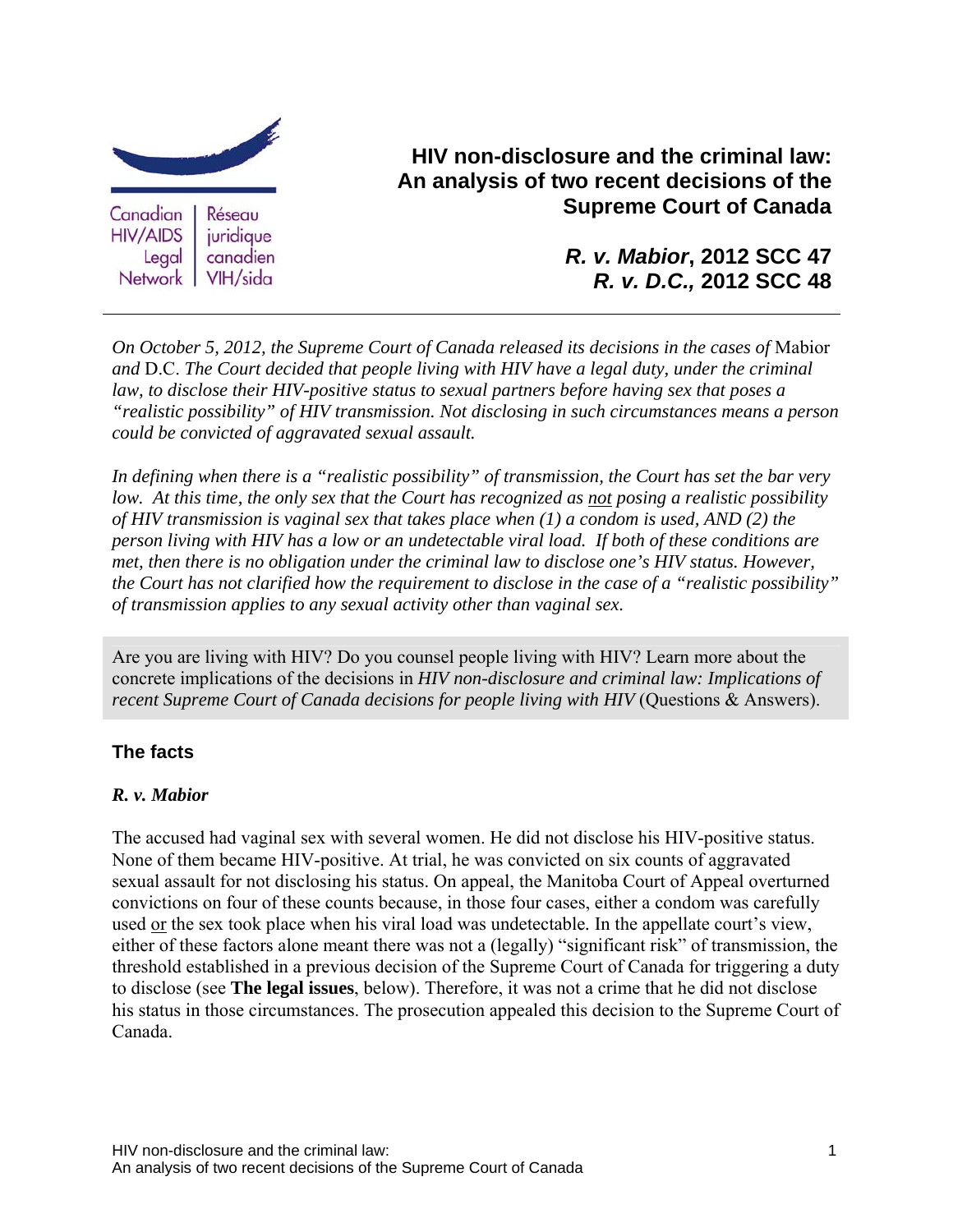# *R. v. D.C.*

D.C., a woman living with HIV, had sex once with her former partner before she disclosed her status to him. They stayed together for four years after she disclosed her status. Her partner eventually became abusive and violent. When he was convicted for beating D.C. and her son, he accused her of not disclosing her HIV-positive status the first time they had sex and claimed the sex was unprotected — an accusation the trial judge determined was motivated by his desire for revenge. Although she claimed that they used a condom the first time they had sex, the trial judge did not believe her and found that their first sexual encounter was unprotected. The Supreme Court of Canada later described the judge's reasoning on this point as "a series of speculative conclusions"<sup>1</sup> based on one item of dubious evidence (i.e., a single, "cryptic" note in a doctor's file from seven years before the trial). Based on this speculation by the trial judge, D.C. was convicted of sexual assault and aggravated assault for not disclosing her HIV status to her partner. On appeal, the Quebec Court of Appeal overturned D.C.'s convictions on the basis that, even if no condom had been used for that first sexual encounter, her viral load was undetectable at the time. Therefore, based solely on her viral load, there was no "significant risk" of transmission and so her non-disclosure was not a crime. The prosecution appealed this decision to the Supreme Court of Canada.

### **The legal issues**

#### **The existing legal context: the "significant risk" test**

In these two appeals, the Supreme Court of Canada was called upon to determine the circumstances in which a person living with HIV can be convicted of (aggravated) sexual assault for not disclosing his or her HIV-positive status to a sexual partner.

It was not the first time the Supreme Court of Canada was asked to address this issue. In 1998, in a case called *R. v. Cuerrier*, the Court considered the case of a man living with HIV who had unprotected vaginal sex on a number of occasions with two women. The Court decided that people living with HIV had a legal duty to disclose their HIV-positive status to their partners before having sex that would result in a "significant risk" of serious bodily harm (i.e., HIV transmission). The Court said that not disclosing, or not telling the truth, in such circumstances is a "fraud" that makes the partner's consent to sex legally invalid. This turns what would otherwise be consensual sex into a sexual assault, even if there is no transmission of HIV.

In this first judgment in 1998, the Supreme Court of Canada did not impose a blanket duty to disclose on people living with HIV. It was clear that it was only where there was a "significant risk" of HIV transmission that the legal duty to disclose would engage. The Court further suggested that if a condom was used the risk may be so reduced it might no longer be "significant" for the purpose of the criminal law. In other words, if a condom is used, it might be that there is no crime if the person does not disclose his or her HIV-positive status. The Court did not definitively decide this issue because *Cuerrier* was not about protected sex, leaving the question of a "condom defence" to be resolved in other cases by other courts.

 $\overline{a}$  $^{1}$  *R. v. D.C.*, 2012 SCC 48, at para. 28.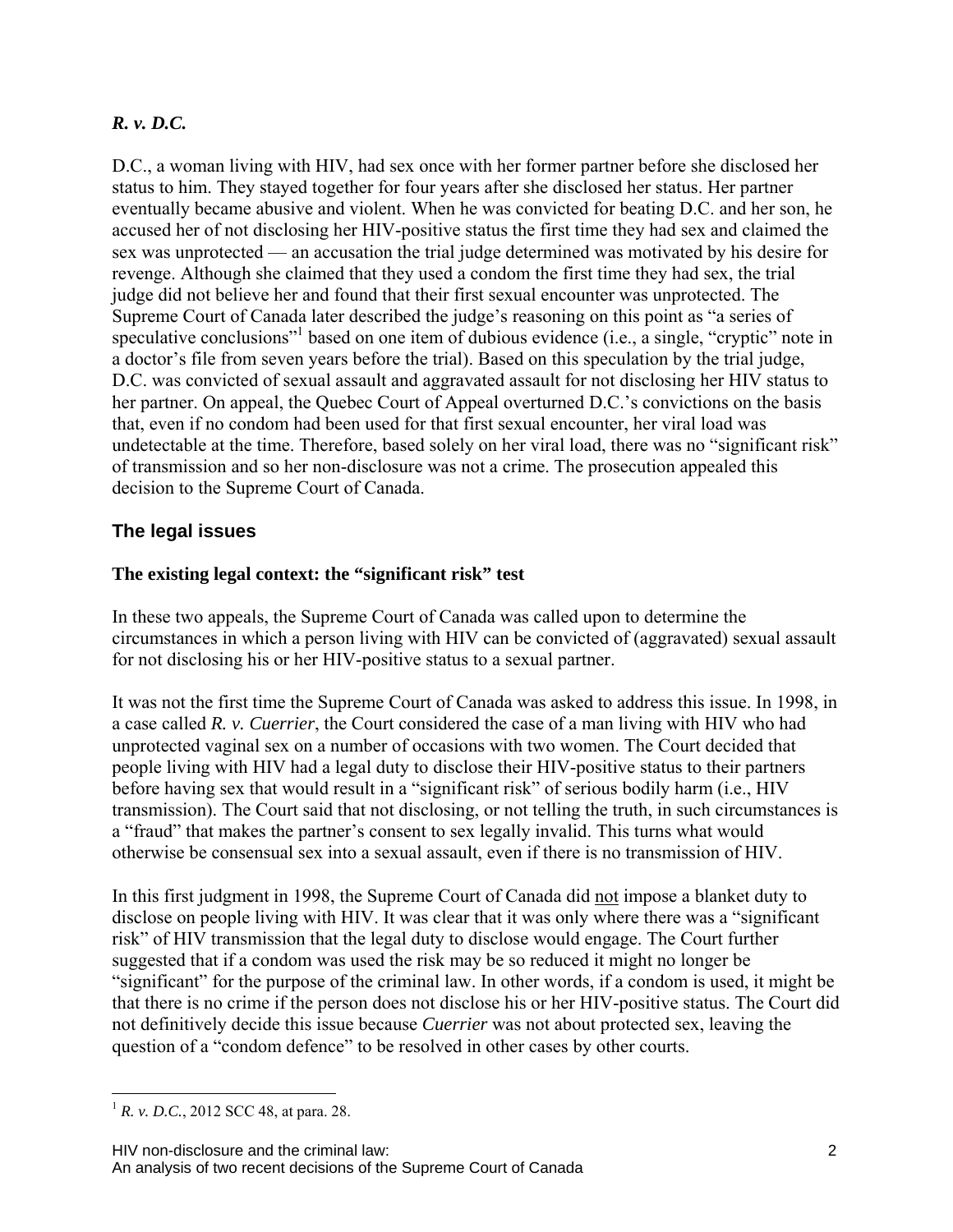The "significant risk" test adopted in *Cuerrier* by the Supreme Court of Canada resulted in a great deal of uncertainty and unfairness for people living with HIV. A majority of the subsequent decisions by lower courts — including the Court of Appeal of Manitoba in *R. v. Mabior* — ruled that condom use was enough to preclude criminal liability. Yet in other cases some people living with HIV were charged and convicted even though condoms had been used.

In addition, since the Court's decision in *Cuerrier*, an extensive body of new science has emerged, showing that treatment with highly effective antiretroviral drugs (ARVs) dramatically reduces the risks of transmission by lowering a person's viral load (i.e., the presence of the virus in one's body). But this, too, was not addressed consistently by the judiciary.

As of today, more than 140 people have been charged (usually with aggravated sexual assault) for not disclosing their HIV-positive status to their sexual partners.In too many cases, the available scientific evidence was disregarded and some people were charged even where the risk was exceedingly low (e.g., in cases of oral sex).

In October 2012 in *R. v. Mabior* and *R. v. D.C.*, the Supreme Court of Canada had an opportunity to clarify the law in accordance with the current science of HIV transmission and treatment, by confirming that the Manitoba and Quebec Courts of Appeal were right in deciding that either the use of a condom or an undetectable viral load could preclude criminal liability in cases of HIV non-disclosure. These cases also presented the Court with an opportunity to respond to important health and human rights concerns — namely, the negative impact of the overuse of the criminal law against people living with HIV and in matters of public health. Unfortunately, the Court failed to seize these critical opportunities.

#### **The position of the prosecution**

These appeals in these cases were brought by the Attorneys General of Manitoba and Quebec, who argued that the Supreme Court of Canada should abandon the rule that disclosure is required only if there is a "significant risk" of transmission. They argued that people living with HIV have a legal duty to disclose their status to their sexual partner before having sex, regardless of the level of risk of HIV transmission.<sup>2</sup> The Attorney General of Manitoba argued that withholding information about one's HIV-positive status denies a sexual partner's right to control the conditions under which he or she is willing to engage in sexual activity. Therefore, they argued, whatever the risk of transmission, not disclosing one's HIV status should be treated as "fraud," turning the sexual encounter in question into an aggravated sexual assault.

#### **The position of the interveners**

<u>.</u>

The Supreme Court granted the Canadian HIV/AIDS Legal Network (www.aidslaw.ca), working in coalition with seven other organizations, the chance to present the Court with its position on

 $2<sup>2</sup>$  Note that the argument of the Quebec prosecution service before the Supreme Court of Canada focused on the issue of viral load. It did not explicitly address the issue of whether there is a duty to disclose when sex is protected by a condom — although it had previously accepted, before the Quebec Court of Appeal, that there is not a legal duty to disclose HIV-positive status in cases where a condom is used.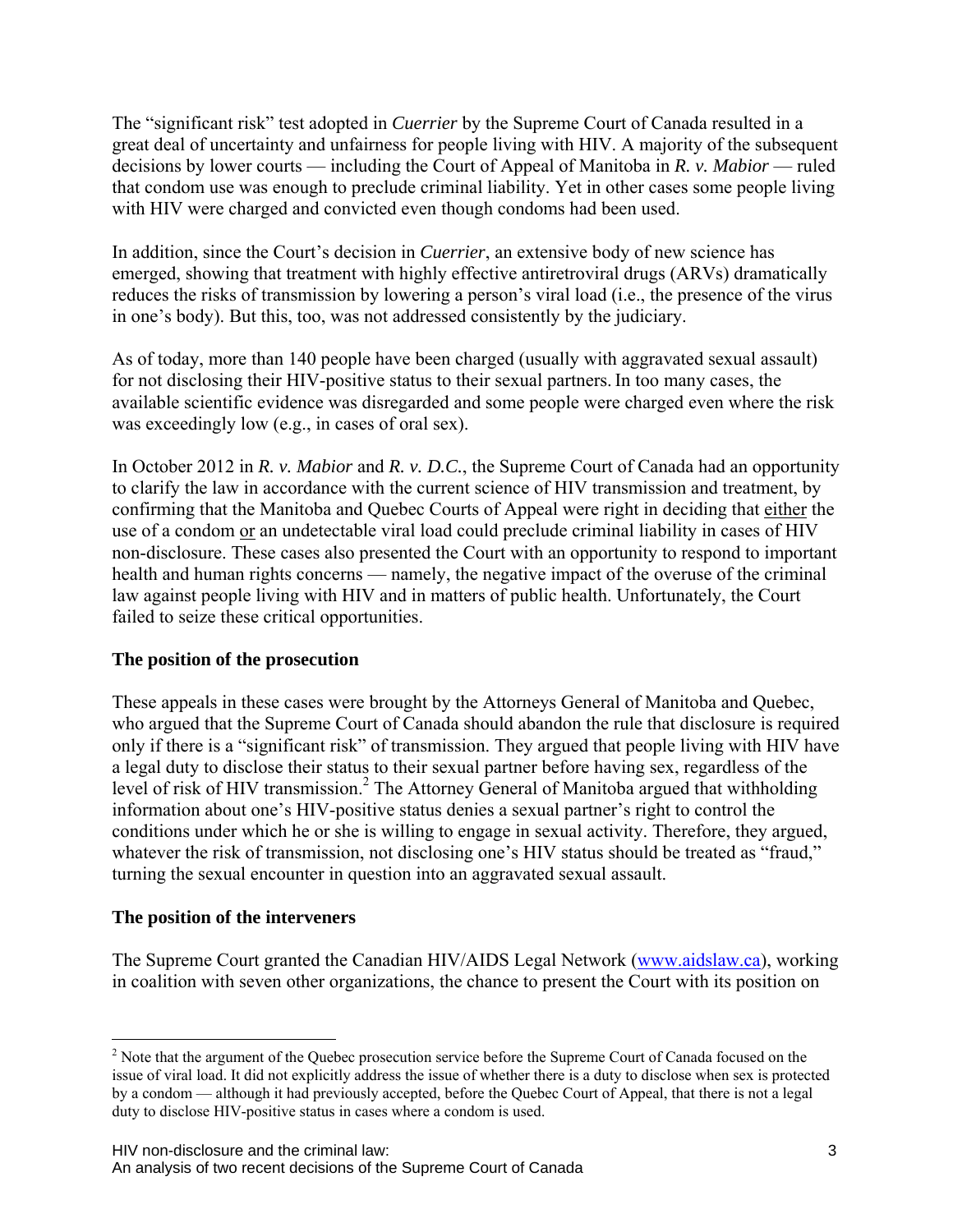the law and raise important public health and human rights concerns.<sup>3</sup> The coalition strongly opposed the prosecution's position which, it believes, was based on false and dangerous assumptions about people's ability to consent to sex, undermines public health messages of shared responsibility for safer sex, trivializes the offence of sexual assault, and ignores the available science about HIV transmission risks and treatment.

The coalition argued before the Court that while the criminal law may be warranted in some limited circumstances, it should only be used as a last resort and in the most blameworthy cases. It argued that, at a bare minimum, the Supreme Court of Canada should:

- 1) reject the prosecution's absolutist position by maintaining the existing "significant risk" test; and
- 2) clarify that test, based on available science, such that people living with HIV would not be criminally prosecuted for not disclosing their status:
	- in cases where a condom is used for vaginal or anal sex; or
	- in circumstances where they have low or undetectable viral load; or
	- in relation to oral sex.

Other interveners, including the British Columbia Civil Liberties Association (BCCLA), the Criminal Lawyers' Association in Ontario (CLA), the Institut national de la santé publique du Québec (INSPQ) [National Public Health Institute of Quebec], and the Association des avocats de la défense de Montréal (ADDM) [Association of Montréal Defence Lawyers] also argued for a limited use of the criminal law.

The Attorney General of Alberta intervened in support of the Attorneys General of Manitoba and Quebec, arguing for a radically expanded application of criminal charges. The Ministry of Attorney General of Ontario withdrew its proposed intervention in December 2011.

# **The Supreme Court of Canada decisions**

In a unanimous ruling, the Supreme Court of Canada decided that "not every deception that leads to sexual intercourse should be criminalized."<sup>4</sup> It rejected the prosecution's position that people living with HIV must disclose their HIV-positive status to every sexual partner in all cases, and declared the legal framework established in *Cuerrier* valid (i.e., non-disclosure would only amount to fraud vitiating consent to sex where there is a "significant risk of serious bodily harm"). However, the Court also rejected the interveners' position that there is no significant risk of HIV transmission when people use a condom or have a low or an undetectable viral load.

 $\overline{a}$ 

 $3$  HIV & AIDS Legal Clinic Ontario (HALCO), the Coalition des organismes communautaires québécois de lutte contre le sida (COCQ-SIDA), Positive Living Society of British Columbia (Positive Living BC), the Canadian AIDS Society (CAS), Toronto People with AIDS Foundation (PWA), the Black Coalition for AIDS Prevention (Black Cap) and the Canadian Aboriginal AIDS Network (CAAN).

<sup>4</sup> *R. v. Mabior,* 2012 SCC 47 at para. 58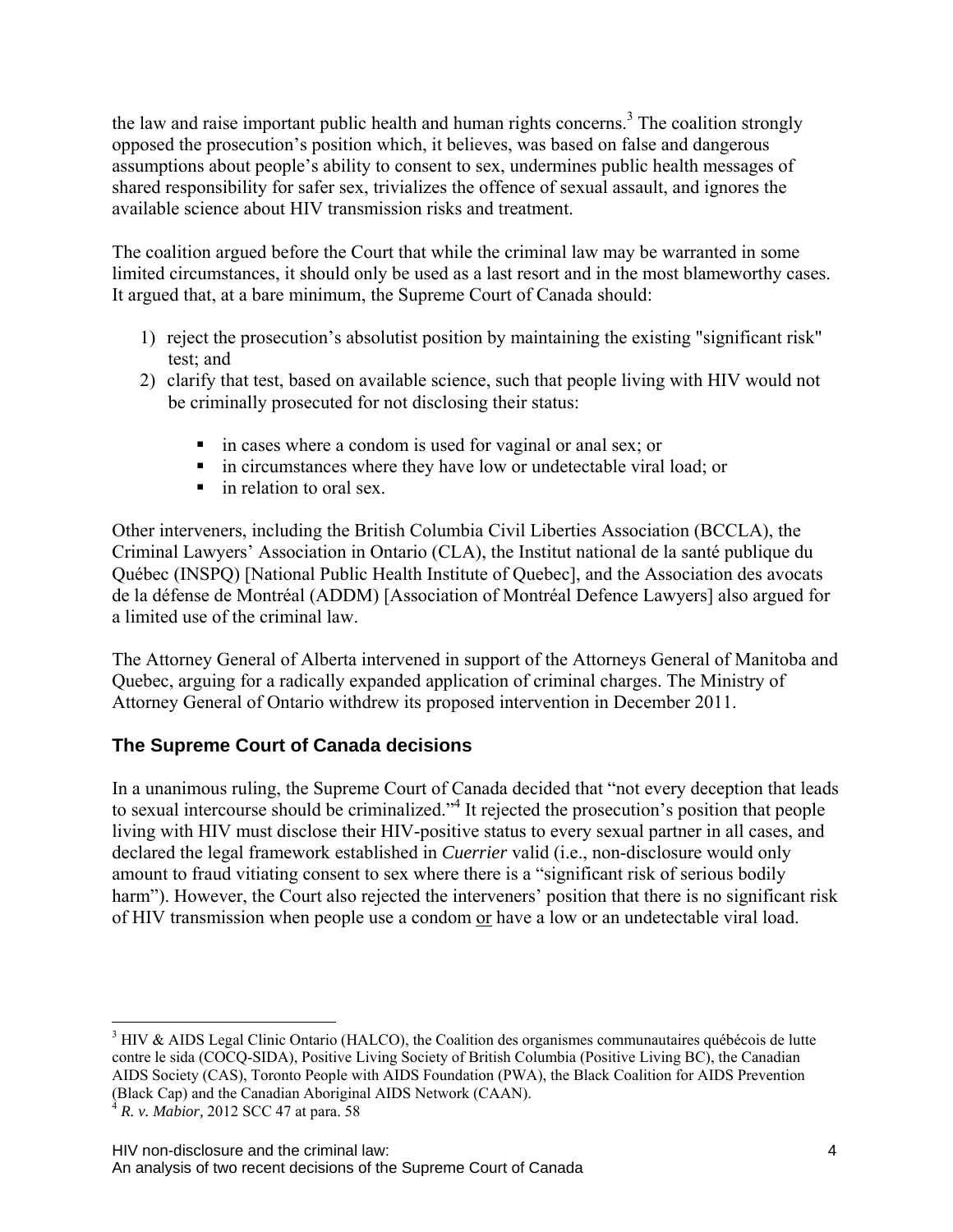Taking into account both the risk of contracting HIV and the seriousness of the disease if contracted,<sup>5</sup> the Court decided that the "significant risk" test first established in *Cuerrier* now means a "*realistic possibility of transmitting HIV*."<sup>6</sup> [emphasis added]

Based on this new interpretation of the *Cuerrier* test, the Court decided, at least in the context of heterosexual vaginal sex, that in order to avoid being convicted of aggravated sexual assault for not disclosing one's HIV-positive status, a person living with HIV would need both to ensure that a condom is used and have a low or undetectable viral load. If both of these conditions are met, then there is no obligation, under the criminal law, to disclose one's HIV status.

### **What did this mean for the defendants in these particular cases?**

Applying this new approach, the Court reinstated Mabior's convictions in three cases where he had had sexual intercourse when his viral load was undetectable but he had not used a condom. The Court upheld his acquittal regarding a fourth complainant, because in that case he used a condom and his viral load at the time of the sexual intercourse was low.

D.C.'s acquittal was upheld, but solely on a technical legal ground related to how the trial judge dealt with the evidence on condom use in that case. Otherwise, she would have been convicted by the Court based on its new "realistic possibility" test.

### **Evidence cited by the Supreme Court of Canada on the risks of HIV transmission**

*Unprotected vaginal sex with ejaculation (HIV-positive male partner):*  One of the medical experts put the risk at  $0.05\%$  (1 in 2000) to  $0.26\%$  (1 in 384). A public health nurse testified that the risk was 0.1% (1 in 1000). According to a systemic review and meta-analysis,<sup>7</sup> the risk in high-income countries is 0.08% (1) in  $1250$ ).<sup>8</sup>

# *Impact of condom-use on reducing risk of transmission:*

"It is undisputed that HIV does not pass through good quality male or female latex condoms. However, condom use is not fail-safe, due to the possibility of condom failure and human error ... [c]onsistent condom protection reduces the risk of HIV transmission by 80 percent ... the reduction may be larger for consistent *and* correct condom use ...."9

*Impact of treatment on reducing risk of transmission:* 

 $\overline{a}$ 

 $<sup>5</sup>$  Ibid. at para. 86.</sup>

 $<sup>6</sup>$  Ibid. at para. 84.</sup>

 $^7$  The court referred to M. C. Boily, et al., "Heterosexual risk of HIV-1 infection per sexual act: systematic review and meta-analysis of observational studies," *The Lancet Infectious Diseases*9, 2 (2009): pp.118–129. 8  $8$  Ibid. at para. 97.

<sup>&</sup>lt;sup>9</sup> Ibid. at para 98. The Court referred to S. C. Weller and K. Davis-Beaty, "Condom effectiveness in reducing heterosexual HIV transmission (Review)," Cochrane Database of Systematic Reviews 1 (2002) No.: CD003255. DOI: 10.1002/14651858.CD003255.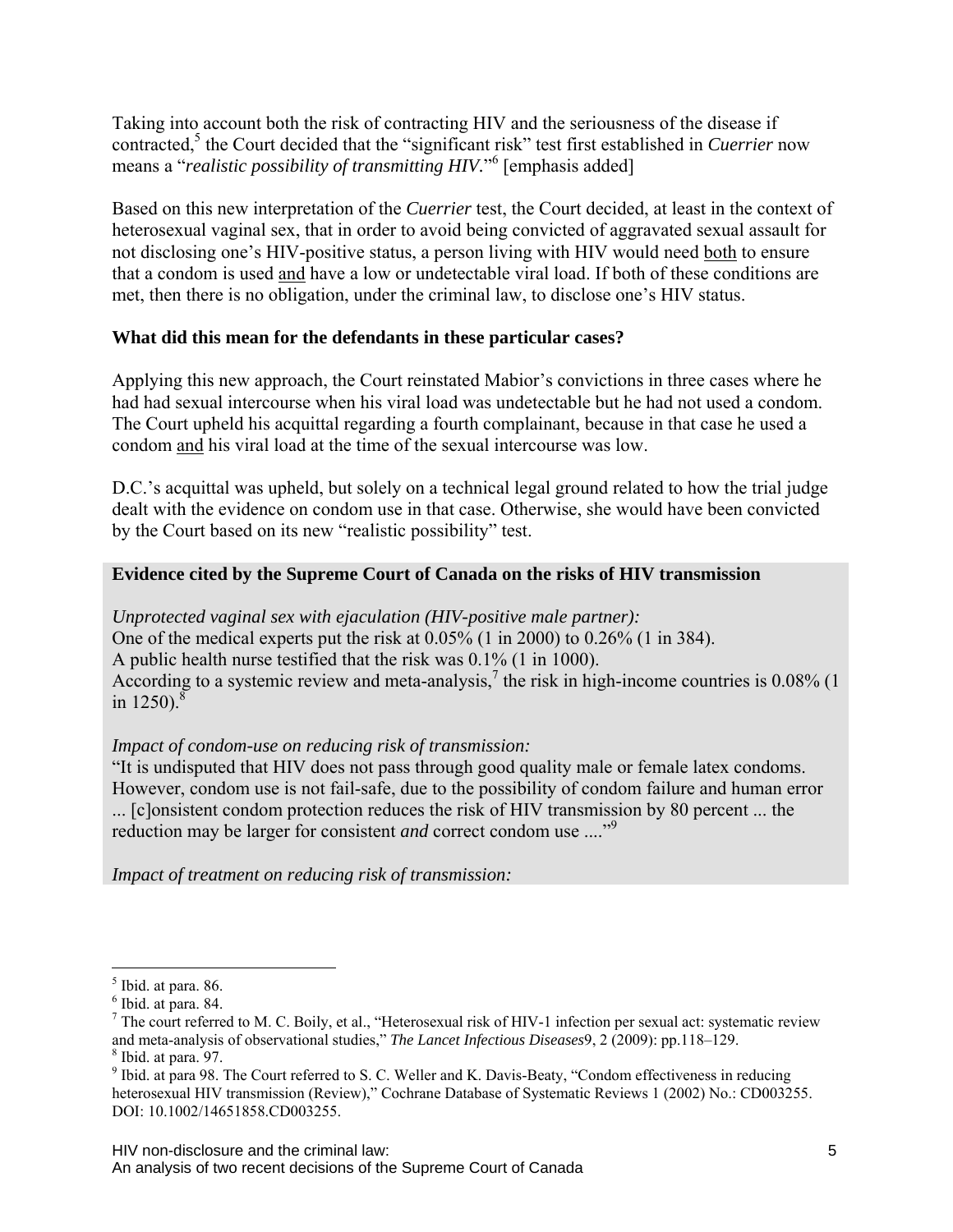"When a patient undergoes antiretroviral treatment, the viral load shrinks rapidly to less than 1,500 copies per millilitre (low viral load) and can even be brought down to less than 50 copies per millilitre (undetectable viral load) over a long period of time."<sup>10</sup>

"[T]he risk of transmission is reduced by 89 to 96 percent when the HIV-positive partner is treated with antiretrovirals, irrespective of whether the viral load is low or undetectable."<sup>11</sup>

For more information about the estimated risks of HIV transmission associated with any given sexual act, and the impact of condoms and of antiretroviral treatment on further reducing those small risks, see D. McLay et al., *"Scientific research on the risk of the sexual transmission of HIV infection and on HIV as a chronic manageable infection"* (updated December 2011) at www.aidslaw.ca/lawyers-kit, and the following Canadian HIV/AIDS Legal Network materials at www.aidslaw.ca/stopcriminalization:

- *HIV non-disclosure and the criminal law: condom use*
- *HIV non-disclosure and the criminal law: antiretroviral treatment and viral load*

# **Commentary**

For people living with HIV and for those working in the field of HIV prevention and care, these decisions are a major step backward from the Supreme Court of Canada's previous decision in *Cuerrier*. While the Court said it was maintaining the "significant risk" test it previously established in 1998, it has deprived the word "significant" of much meaning. A "significant risk" of transmission must now be understood as a "realistic possibility" of transmission, and the Court says this includes anything higher than a "negligible threshold"12 or anything more than a "speculative possibility."<sup>13"</sup>

By deciding that there is a duty to disclose before vaginal sex unless both a condom is used and a person's viral load is low (i.e., where the risk is almost zero), the Court effectively decided that almost any risk, no matter how small, could trigger a duty to disclose, even as the Court also declared that it did not want to criminalize "any risk, however small."<sup>14</sup> This was but one of numerous contradictions in the Court's judgments in these cases. In essence, the Court purported to put some limit on the scope of the criminal law, but that limit was largely illusory.

The Supreme Court recognized that although the law must ensure that consent to sex is meaningful, "not every deception that leads to sexual intercourse should be criminalized."<sup>15</sup> It also stated that there must be a balance between a sexual partner's interest in autonomy and equality in consenting to sex, which values are entrenched in the *Canadian Charter of Rights and Freedoms*, 16 and "the need to confine the criminal law to conduct associated with serious wrongs

<sup>&</sup>lt;sup>10</sup> Ibid. at para 100.

<sup>&</sup>lt;sup>11</sup> Ibid. at para 101. The Court refers to M.S. Cohen, et al., "Prevention of HIV-1 Infection with Early Antiretroviral Therapy,"*The New England Journal of Medicine* 365(2011): pp. 493–505. 12 Ibid. at para 99.

 $13$  Ibid. at para 101.

 $14$  Ibid. at paras. 85, 87.

<sup>&</sup>lt;sup>15</sup> Ibid. at para 58.

 $16$  Ibid. at para 45.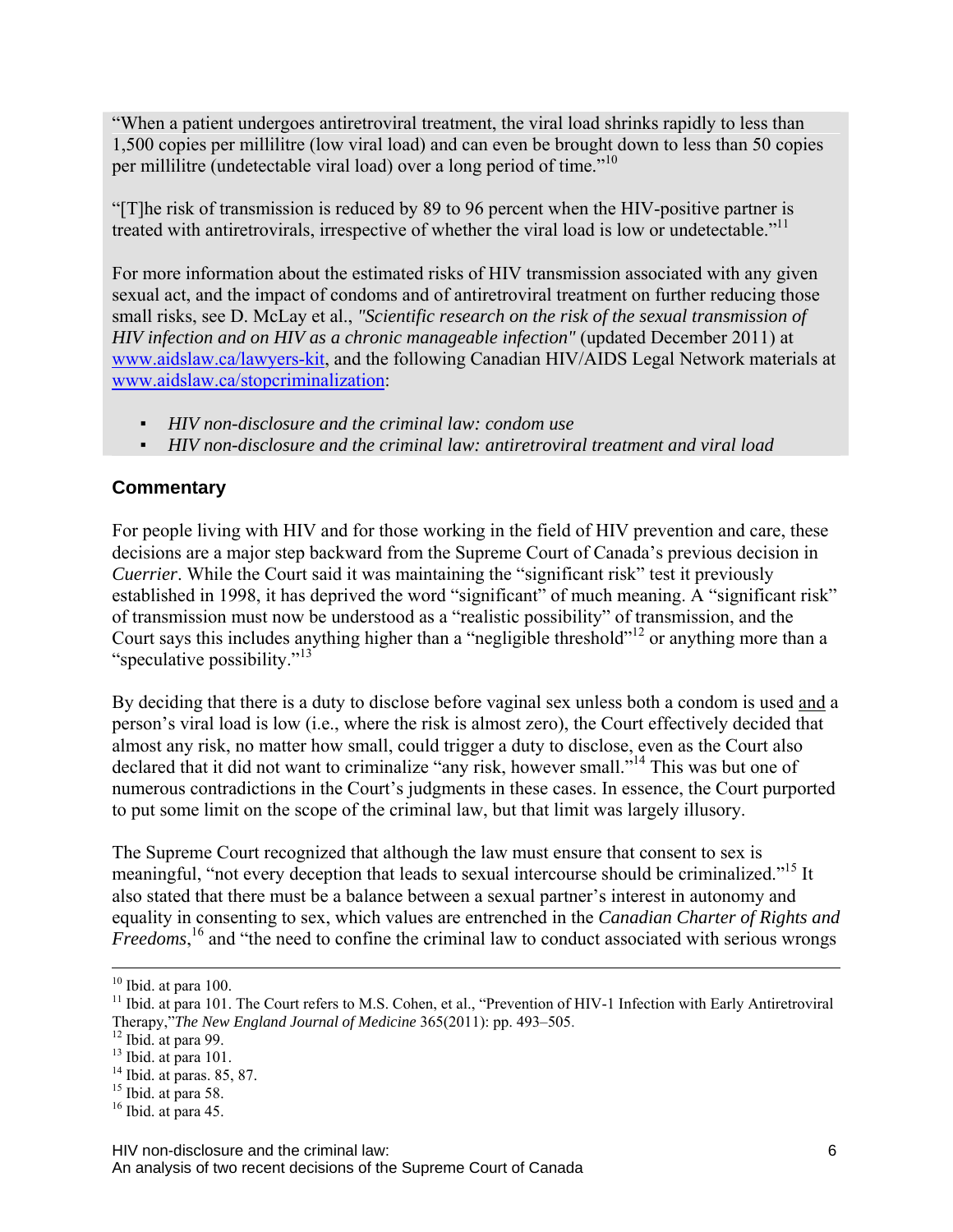and serious harms."17 The Court further acknowledged that an overly broad use of the criminal law would be unfair and stigmatizing for people living with HIV,<sup>18</sup> and that the experience of other common law jurisdictions "sounds a note of caution against extending the criminal law beyond its appropriate reach in this complex and emerging area of law."<sup>19</sup>

Yet despite these multiple warnings, the Supreme Court of Canada chose to expand the scope of the criminal law in cases of HIV non-disclosure and to clearly indicate that its new test of disclosure being required in the case of a "realistic possibility" of transmission is "specific to HIV." Moreover, although the Court was clear that "[t]he potential consequences of a conviction for aggravated sexual assault ... underline the importance of insisting on moral blameworthiness in the interpretation of [the law]*,*" 20 it failed to address the issue of the *mens rea* (i.e., "guilty mind") required to obtain a conviction for HIV non-disclosure, as had been suggested by the coalition of AIDS organizations.21 As a result, based on the Court's decisions in *Mabior* and *D.C.*, a person who acts responsibly by taking highly effective precautions to protect their partner, and who has no intent to cause harm, can face charges of aggravated sexual assault.

Finally, the Court did say that the law should be open to "adapting to future advances in treatment."<sup>22</sup> Such advances could further affect both the risks of HIV transmission and the harm associated with HIV.<sup>23</sup> But very significant advances have already taken place. When treatments are available, HIV is already a chronic and manageable disease. Moreover, the impact of treatment on dramatically reducing what are already very small risks is now well established. It is therefore unfortunate that the Court refused to consider this existing evidence about the impact of low viral load sufficient to preclude criminal charges.

In addition to its contradictory approach to assessing and criminalizing the risk of HIV transmission, the Court's approach to consent was also deficient. The Court made a passing reference to an earlier, leading case (*R. v. Ewanchuk*) about when consent to sex is not valid; *Ewanchuk* concerned rape myths and situations where there was no real consent to sex because it was forced or because a person was afraid to refuse. The Court also repeatedly asserted that its approach in *Mabior* and *D.C.* was in line with the *Charter* values of equality and sexual autonomy.

But nowhere did the Court meaningfully analyze how the law protects personal autonomy and advances equality (i.e., specifically for women) by overriding the consent of an adult to engage in sex solely because of the absence of certain information they might prefer to know. The Court

 $\overline{a}$ 

<sup>&</sup>lt;sup>17</sup> Ibid. at para 89.

 $18$  Ibid. at para 67.

<sup>&</sup>lt;sup>19</sup> Ibid. at para 55.

 $20$  Ibid. at paras 24.

<sup>&</sup>lt;sup>21</sup> The coalition of interveners had asked the Supreme Court to clarify the means rea required for a conviction in cases of HIV non-disclosure. The interveners suggested several factors that should be taken into account to limit the use of the criminal law, including the use of appropriate safeguards; the fear of violence in case of disclosure; the timing of disclosure (e.g. shortly after a condom were to break) etc... But, the Supreme Court chose not to address this issue

 $22$  Ibid. at para 104.

<sup>&</sup>lt;sup>23</sup> The Court suggested that the failure to disclose might no longer constitute fraud vitiating consent if researchers were to find a cure for HIV because HIV might cease to cause "serious bodily harm" for the purpose of the criminal law.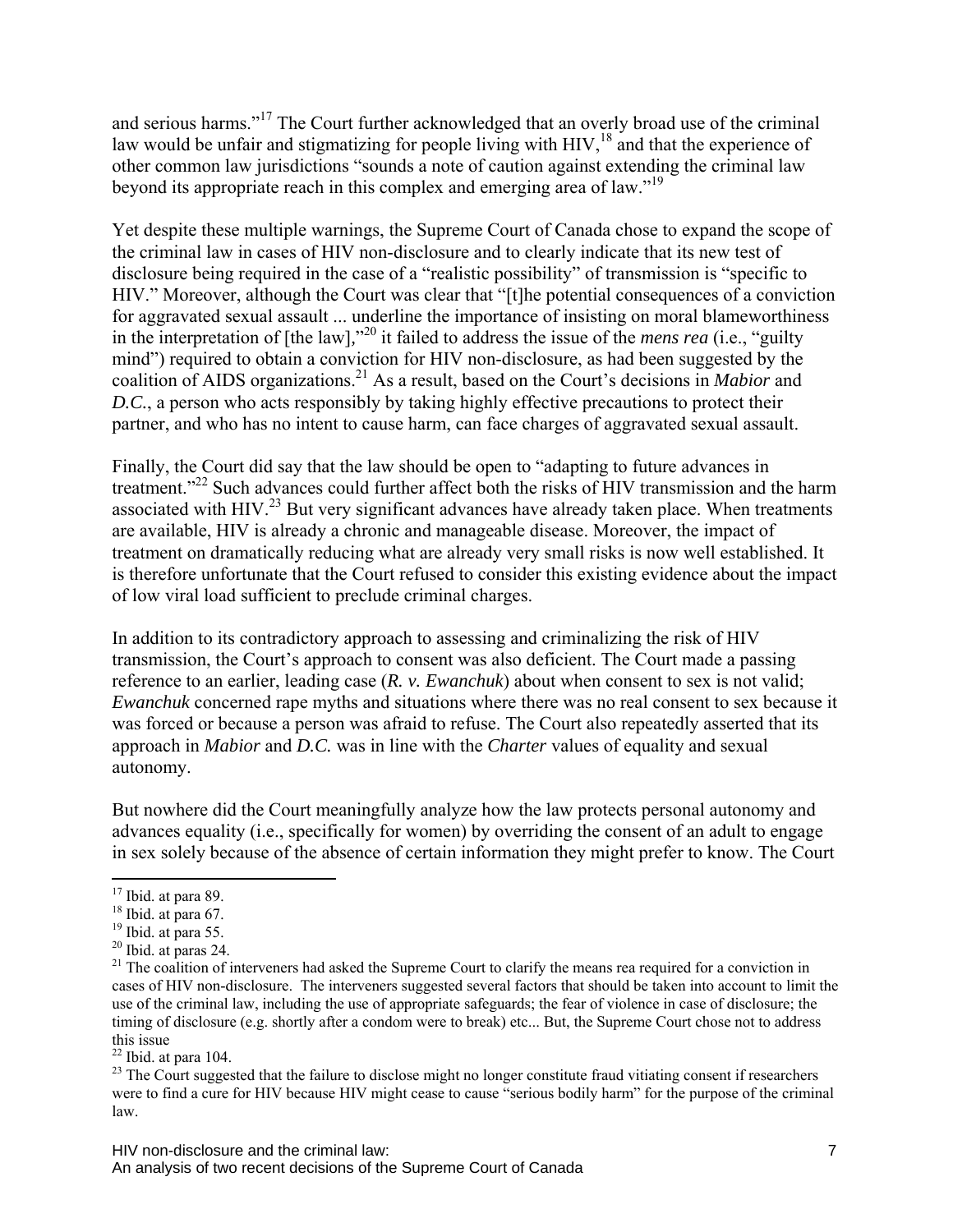ignored the cases decided in Canada since *Cuerrier* on HIV non-disclosure and much of the analysis emerging from various other, similar jurisdictions where the trend is to limit the criminal law. Whether or not the Supreme Court wants to admit it, people do have sex without full and complete information about their sexual partners all the time — including in circumstances which can give rise to some risk of serious harm. Yet the law does not step in to all such circumstances to override consent and criminally prosecute the lack of disclosure of information.

Consenting adults are capable of deciding whether to have protected or unprotected sex without being aware of whether a particular partner does or does not have HIV or another sexually transmitted infection (STI), and do so often. Contrary to the Court's basic assumption, sexually active adults are not deprived of their autonomy, including their ability to decide whether to practise safer sex, simply because they lack information about a sexual partner's HIV or other STI status.

The Court also failed to consider the challenges associated with disclosure of a heavily stigmatized and misunderstood condition: repercussions can include loss of privacy, discrimination and rejection, and even violence. Lack of disclosure may not be about asserting force over another person in order to gain sexual gratification — which is the assumption behind equating it with aggravated sexual assault — so much as about protecting oneself from violence or other harm. By broadly asserting that this is about protecting the dignity and autonomy of the sexual partner without any examination of the range of factors at play when people have sex, the Court revealed a shallow understanding of the values that it purports to protect when criminalizing HIV non-disclosure, even in cases where the risk of transmission is miniscule. Such an approach trivializes sexual assault and diverts the law from protecting women's physical and sexual autonomy.

In addition, the Supreme Court decisions in *Mabior* and *D.C.* did not provide much certainty in the law. There are many questions that remain unanswered and that will be tested in courts on the backs of people living with HIV. Do people have a duty to disclose before they engage in oral sex? What about those who have an undetectable viral load at the time they have oral sex? How do these decisions apply to anal sex?

Finally, these decisions further undermine public health and the rights of people living with HIV. They create additional disincentives to seek HIV testing and will discourage some people from talking with their counsellors and physicians about their sexual and disclosure practices, as medical and counselling records can be subpoenaed and used in criminal investigations.

The Court's decisions will also disproportionally affect the most vulnerable. Access to treatment was once an issue of public health and social justice. Now it is also a criminal issue. People with inadequate access to care, treatment and support may not be able to establish a low viral load. If they do not or cannot disclose their status — including because of fear of violence or other negative consequences — they will be exposed to criminal conviction and imprisonment. Based on the Supreme Court of Canada's judgments, a condom alone is not sufficient to avoid conviction.